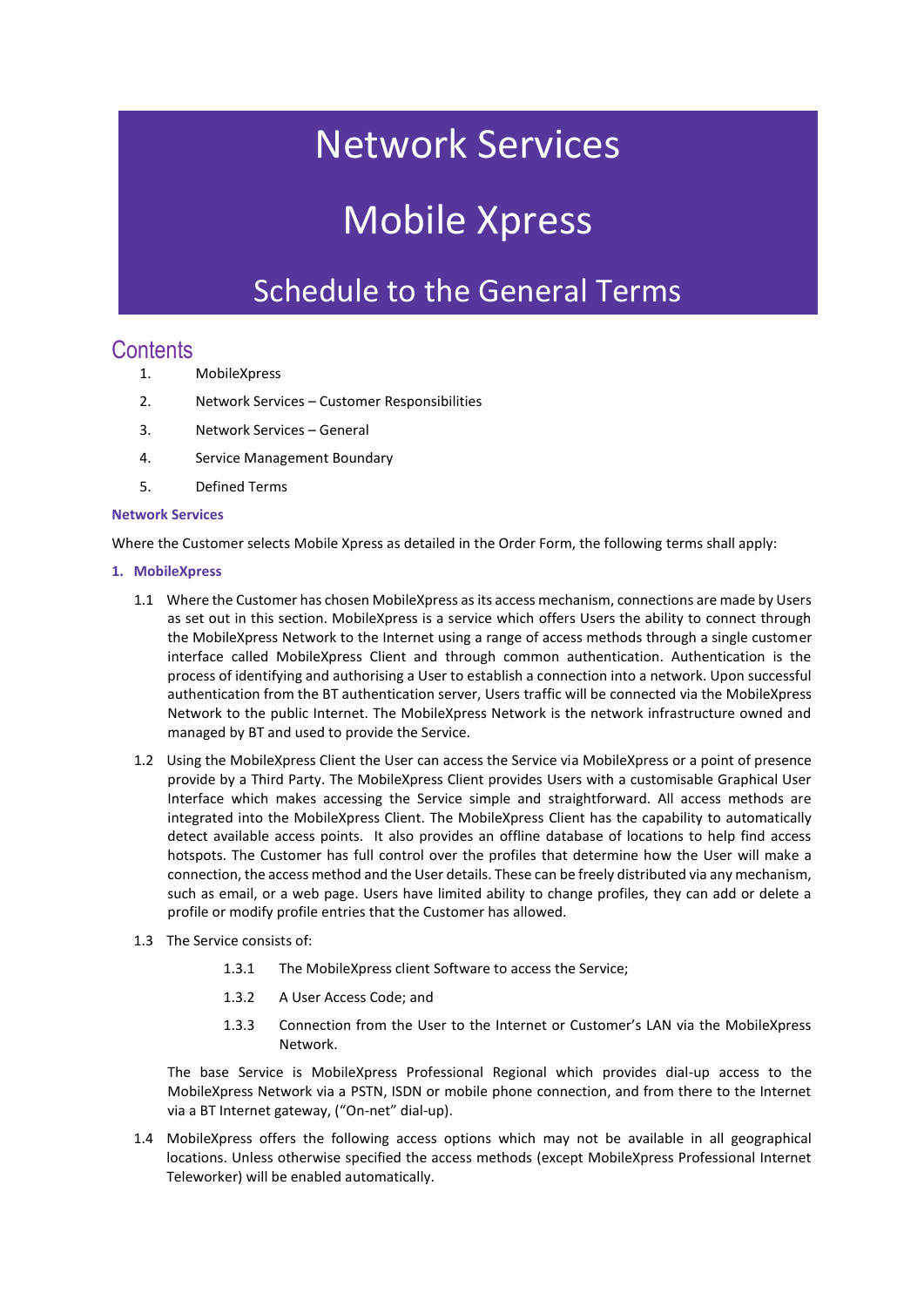#### 1.4.1 Dial Access

This provides access to the Internet for Users dialling into the MobileXpress Network using local, long-distance or free phone numbers. Free phone access gives the User access to the Service without paying usage Charges to a public telecommunication service provider. However, the Customer will pay a connection charge for the use of a free phone number. MobileXpress Off-net Dial gives local dial access through other Internet service providers to the Internet.

1.4.2 MobileXpress Professional Wi-Fi

This provides access to the Internet from Wi-Fi hotspots. Wi-Fi means wireless fidelity, the common name for wireless DSL services operating using IEEE 802.11 standards. User's may incur additional Charges for non- BT and premium hotspots.

1.4.3 MobileXpress Professional Hotel Ethernet

Hotel Ethernet is delivered by a fixed ethernet connection to the Internet and the Customer's LAN in locations such as hotel rooms, conference centres and airport lounges.

1.4.4 MobileXpress Professional Internet Teleworker

MobileXpress Professional Internet Teleworker provides DSL access to the Internet for Users and is only available for delivery in the UK. MobileXpress Professional Internet Teleworker is only available to Users within the Service Availability Area at their specified location. Where migration from an existing DSL supplier is required the User must obtain a migration authority code from their existing supplier and pass the code to the Customer Administrator to pass to BT. In some cases the User may have an ISDN line, which must be converted, at the User's cost to PSTN prior to ASDL activation. On conversion from ISDN only one directory number can be retained. If the User needs a second PSTN line then it must be ordered separately at the User's cost. Authentication must use the RADIUS chap protocol.

- 1.4.5 BT can provide the following additional services at an additional charge as specified by BT from time to time:
	- a) Activation of a User's existing PSTN line to support DSL access;
	- b) Support for migration from a User's existing DSL service provider to the MobileXpress Service; and
	- c) Management of the ISDN to PSTN conversion process prior to activation of a User's DSL access.
- 1.5 The MobileXpress access code is the User identifier required to connect into the MobileXpress Service. Only the Network Access Identifier access code format may be used, it consists of a UserID which is the User's specific logon credentials to the Service and a Namespace which is a name registered with an internet registration authority for use as part of the Customer's URL. The Namespace may be defined by the Customer, but must have some significance to the Customer's registered Internet domain, trademarked product or service name. BT reserves the right to deny any Customer requested Namespace prior to provisioning if the Customer fails to meet these criteria. A MobileXpress access code may only be assigned to, and used by, a single User or Device.
- 1.6 For Dial, Wi-Fi, and Hotel Ethernet access, the Service Management Boundary, which is the demarcation point up to which BT will manage the Service, is between the network access point (network access server for global dial, hotspot Device for Wi-Fi and DSL) the Customer accesses, and the gateway. For Internet Teleworker access, the Service Management Boundary is between the User's MobileXpress Internet Teleworker service, including any CPE supplied in conjunction with the supply of the Service, and the egress of the Service into the global Internet.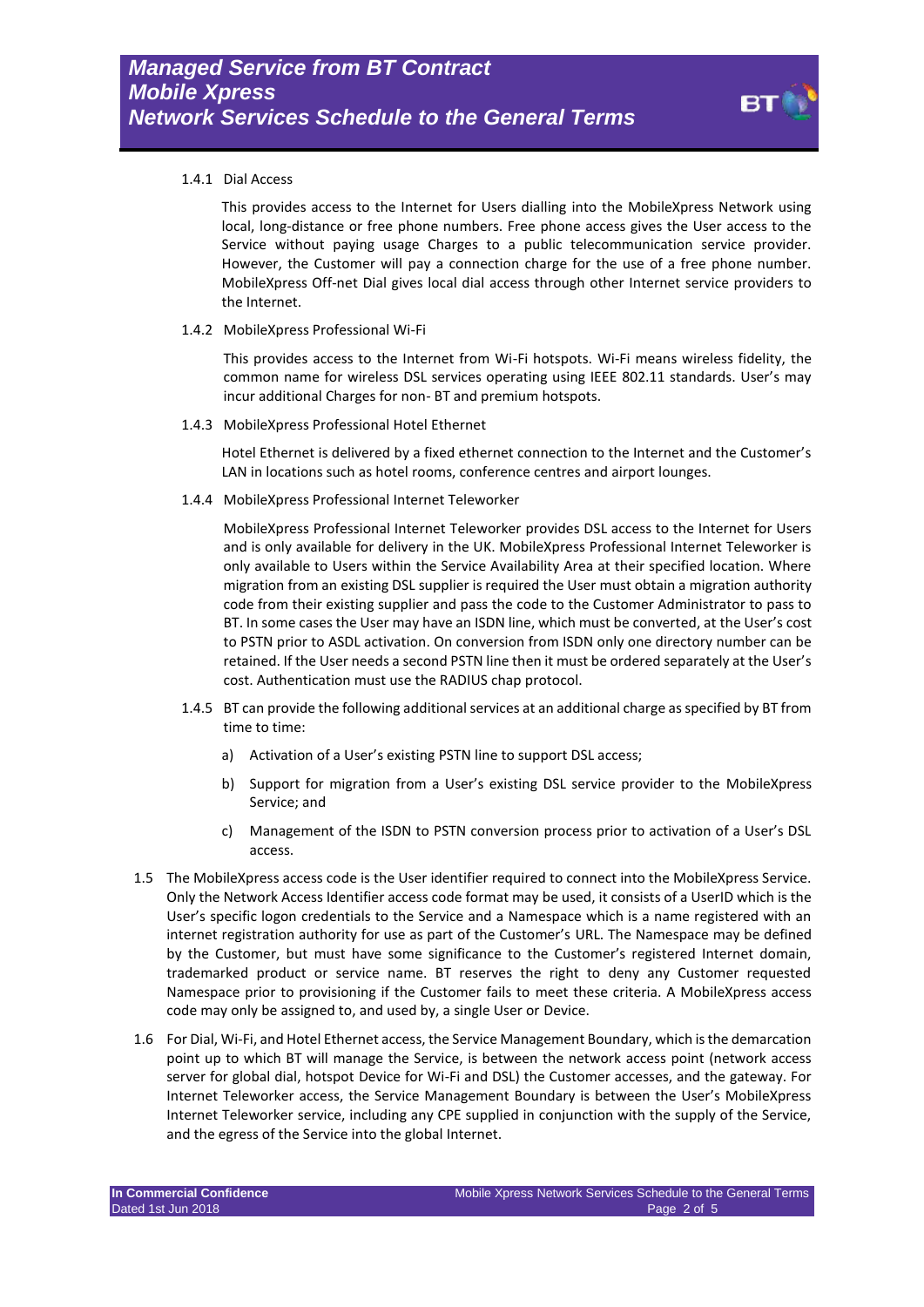

- 1.7 For operational reasons, BT may occasionally need to change MobileXpress access numbers. Any access number changes will be made to the MobileXpress phonebook, which is downloaded by the MobileXpress Client. BT will take reasonable steps to allow sufficient time for the MobileXpress Client to be updated prior to withdrawing MobileXpress access numbers.
- 1.8 BT may need to provide instructions to the Customer to reconfigure or update components connected to the Service. BT will take all reasonable steps to advise the Customer of such instructions and allow the Customer reasonable time to execute such instructions prior to making any changes that may impact the Service.
- 1.9 BT will configure the Service based on the configuration and data provided by the Customer. BT is not responsible for the management and maintenance of its supplier's nodes but will take all reasonable steps to ensure the Service meets acceptable Service standard generally. BT will notify the Customer of any unusual activity detected or notified by its suppliers, however it is the Customer's responsibility to review this usage and confirm whether it is legitimate.
- 1.10 Other than where BT has provided the Line under this Contract, it is the Customer's responsibility, at its own expense, to obtain the appropriate access circuit. The Customer is responsible for any Charges or fees associated with local Access Line.
- 1.11 The Customer is also responsible for ensuring that Users have suitable communications hardware and Software including Wi-Fi network interface cards and appropriate Wi-Fi or Ethernet enabled laptops in order to use the Service. Responsibility for loading the Software and modem drivers onto the User's desktop computer remains with the User.
- 1.12 The Customer must ensure that only faults attributable to the Service are reported to BT. The Customer will provide internal cabling between any BT Equipment and any Customer Equipment, as appropriate.
- 1.13 The Service does not protect Users desktop computers from hacking or viruses whilst connected to the Service, or attempting to connect to the Service. The Customer is responsible for taking any necessary security precautions, and ensuring that Users take precautions, to protect from the possibility of hacking and viruses when using the Service. The Customer must ensure they implement suitable security services.
- 1.14 Where the Customer is moving from another DSL service then the Customer is responsible for the proper termination of the contract for the other DSL Service. The Customer is responsible for ensuring that its Users each have an existing PSTN (analogue telephone line) or ISDN line from BT. The provision of such exchange lines does not form part of the Service. In an event that the subscriber to the Line ceases the Line for whatever reason this will be counted as a cease of the Service.
- 1.15 Where the Customer selects the option to have end user routers (from MobileXpress) provided as part of the Service, these will be provided on a supply only basis. The Customer is responsible for the installation, configuration, maintenance and management of the routers. The Customer is also responsible for ensuring compatibility of the routers with the Service.

#### **2 Network Services - Customer Responsibilities**

- 2.1 All Customer Equipment and any access circuits leased by the Customer directly from a Third Party shall be the sole responsibility of the Customer and are not included as part of the Service.
- 2.2 Unless otherwise stated, the Customer is responsible for providing suitable computer hardware, Software and telecommunications equipment and services necessary to access and use the Service.
- 2.3 The Customer shall be responsible for providing a suitable IP addressing scheme (that must be at least a /24 address block) that is registered with an approved Internet registration authority, otherwise it will not be accepted by BT. The Customer shall ensure that it has a single IP address within the Customer Network. Unless the Customer has selected the Configuration Management option, the Customer shall also be responsible for devising any IP addresses which may be required for the purposes of WAN, LAN or both as appropriate and network management.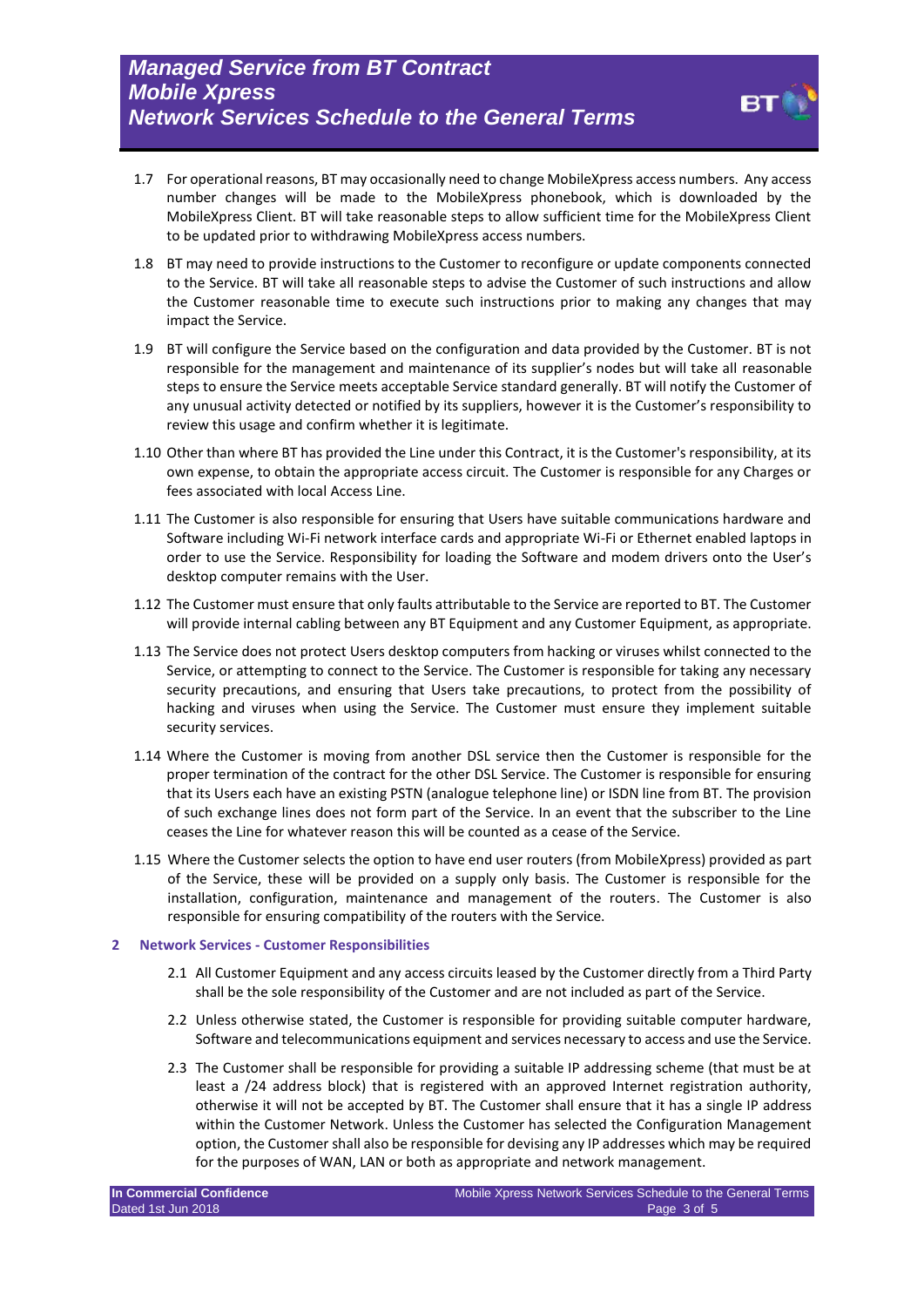

- 2.4 If the Customer accesses the Service via a LAN, the Customer is responsible for:
	- 2.4.1 providing and maintaining a suitable LAN and IP router capable of interfacing satisfactorily with the Service; and
	- 2.4.2 configuration of the IP router.
- 2.5 The Customer shall be responsible for the creation, maintenance and design of all Customer Information.
- 2.6 The Customer warrants that it will comply with all consumer and other legislation, instructions or guidelines issued by regulatory authorities, relevant licences and any other codes of practice which apply to the Customer or BT and which relate to the provision of Customer Information provided that BT has given notice to the Customer of those which apply to BT.
- 2.7 Where appropriate, the Customer must specify the volume of traffic required for each CoS level.
- 2.8 The Customer must adhere to the recommended bandwidth, access rate or specified volume of traffic as specified by BT for each CoS level. The Customer acknowledges that if it exceeds such recommended bandwidth, access rate or specified volume of traffic, then this may result in service degradation for which BT will not be liable.
- 2.9 To enable BT to provide a CoS level, classification of traffic must be carried out. Unless the Customer has requested to carry out classification of traffic via Professional Services such classification will be the sole responsibility of the Customer.
- **3 Network Services - General**
	- 3.1 Where an IP address or Domain Name is allocated to the Customer, it may only be used in connection with the Service. Except where expressly registered in the Customer's name, all BT based IP addresses and domain names made available on the Customer's behalf in connection with the Service shall at all times remain the property of BT and shall be non-transferable. The Customer shall have no right to use such IP addresses or domain names upon termination of the Service, at which time they will revert to BT.
	- 3.2 Where the Customer has requested network address translation, BT will configure the Service in accordance with the details specified in the design summary. Where the Customer subsequently requests BT to make a change to the network address configuration, the Customer shall pay BT's reasonable Charges for the work carried out.
	- 3.3 The Customer will give BT as much notice as possible if it intends to use the Service or to encourage or require the use of the Service in such a way as to distort users natural usage patterns, including, by way of example, running promotions which require users to log on within a short space of time or on a "first come, first served" basis.
	- 3.4 The Customer acknowledges that the quality of the Service may be impaired by the uploading and downloading of data when using an ADSL enabled Line.

#### **4 Service Management Boundary**

4.1 BT will provide and manage the WAN Services up to the bridge router interface to the Customers LAN and will not extend beyond the Customer LAN ("Service Management Boundary").

#### **5 Defined Terms**

In addition to the defined terms in the General Terms and the Managed Service from BT Schedule to the General Terms, the following defined terms apply in this Schedule (and in the case of conflict between these defined terms and the defined terms in the General Terms and the Managed Service from BT Schedule to the General Terms, these defined terms will take precedence for the purposes of this Schedule):